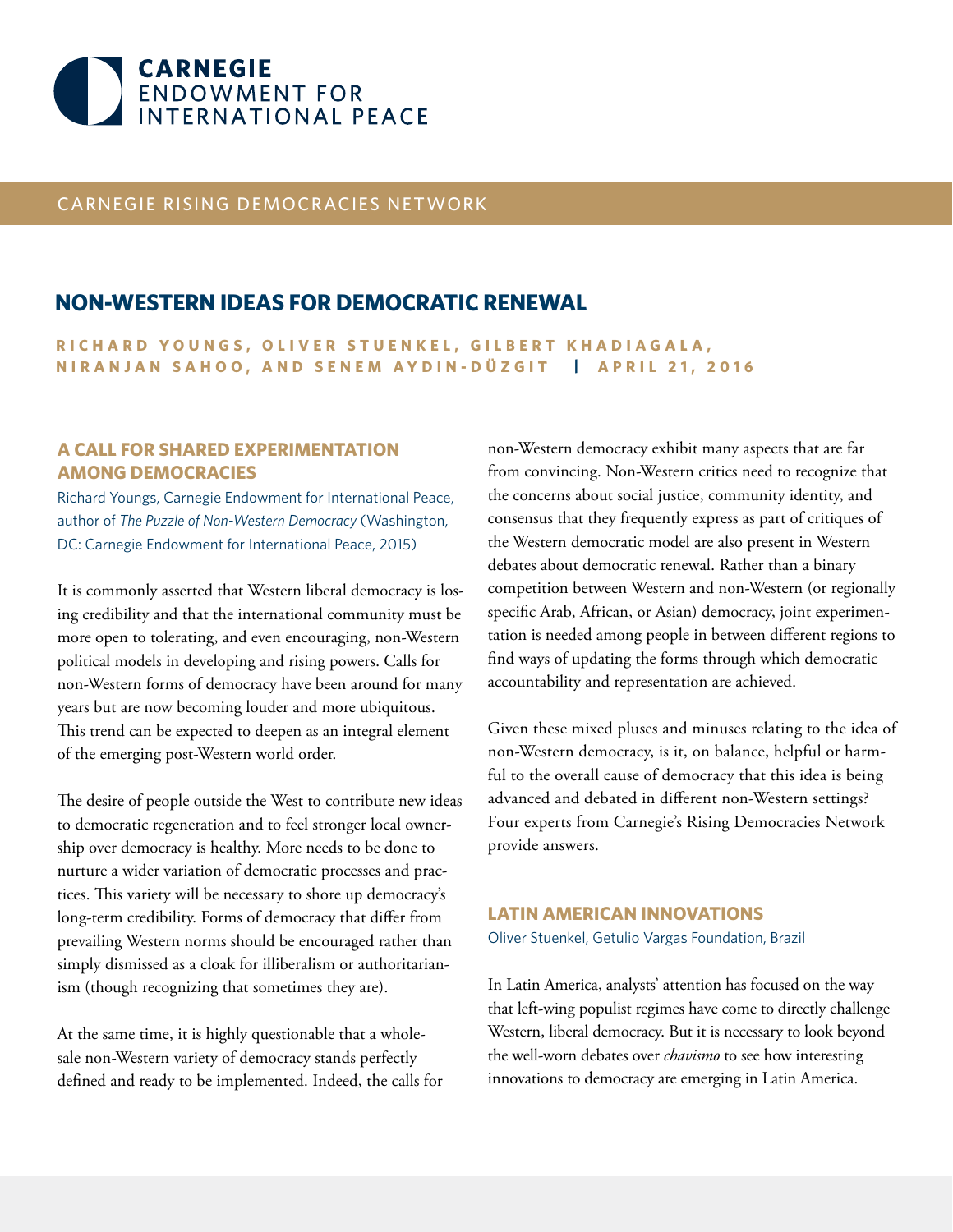In recent years mass protests have been staged across Latin America—in Brazil, Venezuela, Mexico, and elsewhere. New movements have been set up by young people who seek to enhance political accountability and strengthen their capacity to participate in the democratic process beyond voting in elections. Anger over corruption is often a driver of the protests, but the major concern is usually the low quality of public services because it perpetuates socioeconomic inequality.

In Brazil in particular, the young reject traditional political structures, opting for alternative ways to make their voices heard. Civil society has led an increasing number of highly original initiatives. One example is Nossas Cidades (Our Cities), a nongovernmental organization (NGO) that creates digital platforms to make political engagement easier by helping citizens contact public officials responsible for specific issues, identifying others willing to work for similar causes, and pointing to politicians who have acted to protect their own vested interests.

Some NGOs are bringing together lawyers who provide free legal advice to those apprehended by the police during protests. Others denounce environmental degradation through graffiti art. Another example is the deployment of an app that tracks a congressman's voting record, tax declarations, and campaign donors. And the organizers of Ônibus Hacker (Hacker Bus), which advocates public transparency and open data, teach schoolchildren how to write legislative projects and send them to lawmakers.

Through such initiatives, activists are not so much seeking a wholesale change to the nature of the democratic regime as more effective dialogue with the government. They are driven by the hope that such civic activism will offer better ways to reduce the inequality in society.

A certain paradox remains: in Brazil's most recent presidential elections, the country's established parties were victorious, while alternatives—such as Marina Silva's "third way"—foundered. Instead, change is occurring through new types of civil society organizations. These new forms may not represent a completely different model of democracy, but they offer useful lessons to both Western and non-Western democracies around the world.

# **LOOKING BEYOND TRADITIONAL AFRICA** Gilbert Khadiagala, Witwatersrand University, South Africa

Ideas about and practices related to varieties of non-Western forms of democracy have a long tradition in African political analysis. They undergird some of the core assumptions about political culture, such as the legitimacy of traditional structures and consensual power sharing. Pundits perennially invoke these debates to claim an African political distinctiveness.

Cultural arguments that challenge liberal democracy in Africa have been prominent since the 1960s, when postcolonial governments started to construct one-party states. African elites mobilized the alleged power of the traditional values of consensus building, accountability, and participation to depict unique forms of African democracy. While these views remain powerful, what is also interesting is that cultural explanations justifying specifically African forms of democracy have gradually been supplemented with more pragmatic practices around state and nation building.

In the early 1990s, facing multiple pressures for pluralism, Yoweri Museveni, then and now the president of Uganda, popularized a new version of African democracy: the nonparty democracy that sought to restrain political competition through a movement that Museveni strictly controlled. Although non-party democracy did not gain widespread acceptance in Africa, some of its key organizational principles still inform the practices of semiauthoritarian regimes from Ethiopia to Rwanda. In these systems, the argument that there is a uniform set of African values is often used as a tool to disarm errant political opponents.

Traditional structures have failed to gain traction in Africa's democratic innovation in part because these structures are diverse and contested even within countries. Some have been associated with egregious forms of authoritarianism, sexism,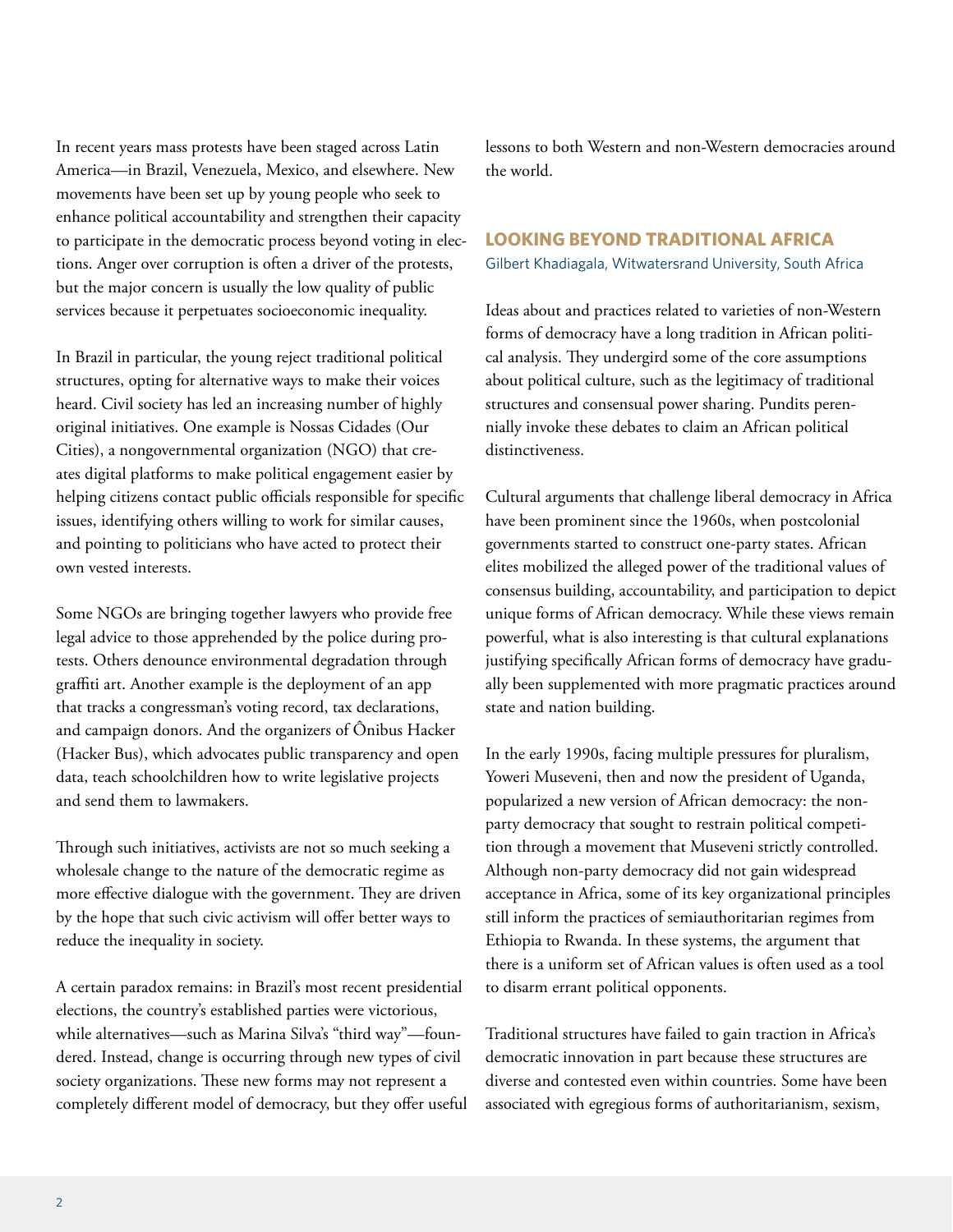and human rights abuses. In countries where traditional norms have been incorporated into decentralized structures, they have often fostered exclusion and failed to promote accountability and transparency. Moreover, many African leaders over the years have conjured up the power of tradition while presiding over the collapse of their states and societies.

As a result, while many in Africa seek more legitimate forms of local politics, traditions have become a sensitive and contested matter in building democracy. The dominant debate at the heart of African democracy is how to reconcile democratic values with Africa's diverse socioeconomic structures, particularly the realities of regional and ethnic fragmentation. While African countries are ultimately going to differ over how they manage these problems, there is also growing consensus among citizens about the centrality of the basic universal norms and values that constitute democracy. This budding consensus reinforces the point that people need variations in democracy rather than entirely different institutional models.

### **OVERSTATING THE ASIAN MODEL**

#### Niranjan Sahoo, Observer Research Foundation, India

Politicians and dominant opinion makers in Asia routinely insist that the Confucian ideals of respect for authority, strong family ties, and sacrificing individual rights for the greater good represent common Asian values. They claim that these values underpin a distinctive form of democracy that is more stable and efficient than the individualistic and adversarial model of Western democracy. These values, it is commonly said, go hand in hand with the strong states and strong leaders that have made Asia the world's economic growth engine.

It is certainly true that many countries in the region can rightfully claim to have adapted democratic institutions and processes to local cultural and social conditions and produced effective governance models. Yet to say that so-called Asian values have helped indigenize democracy is too sweeping an interpretation.

These values are hardly unique to Asia. They can be found in most successful societies, be it in the Global South or

the West, and they have little to do with types of democracy. Indeed, these values are much more strongly present in authoritarian states, such as China. It is a category mistake to conflate cultural and societal values with certain forms of democracy.

Rather than exhibiting consensus and uniformity, Asia houses deep diversity and variety in its institutional forms. The way diversity is managed in India and Indonesia, for example, has little to do with the famed Singaporean model. India has a strikingly adversarial political system, with ferociously competitive political parties and often a clear absence of consensus over key policies. Talking about an Asian model of democracy that patently does not describe the world's largest democracy raises serious questions about the claim.

There are undoubtedly interesting new institutional variations at work in Asia. But to argue that the region has—or should follow—a different version of democracy from that which exists in the West is not convincing. This is quite apart from the fact that most ideas about the so-called Asian model have been propounded by politicians and diplomats from Asia's semidemocratic or semiauthoritarian countries. Whatever the successes and virtues of such countries, these voices do not represent political preferences in other parts of the region.

# **PROGRESS AND SETBACKS IN THE MIDDLE EAST** Senem Aydın-Düzgit, Istanbul Bilgi University, Turkey

The Middle East has become central to debates on non-Western democracy, especially with the rise of the Islamist Justice and Development Party (AKP) to power in Turkey in 2002 and the aftermath of the Arab Awakening in 2011. There is huge variation among the countries of the region with respect to whether they have achieved a transition to democracy. Nonetheless, it is safe to say that no state in the region has yet succeeded in expanding the Western model of liberal democracy through novel variations on individual rights, economic justice, communitarian values, alternative forms of representation, or legal pluralism. These fronts remain the subjects of local debates.